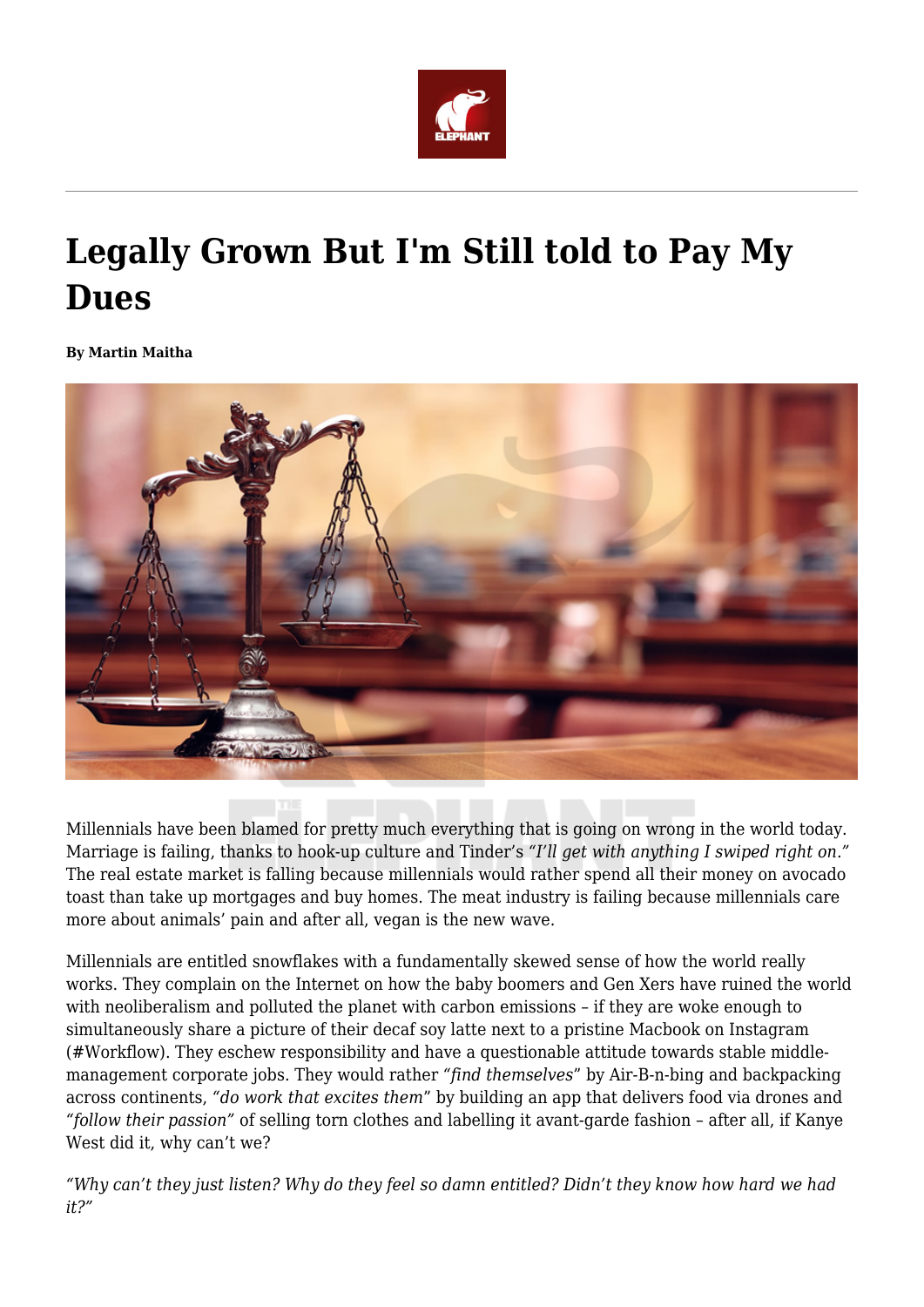The attitude the older generations have towards millennials, specifically, their perceived inability to "listen" to the words of the elder statesmen (and women) and the sheer gumption of making their future without being beholden to the past reminds me of an excerpt I recently read from *The Secret Footballer: Access All Areas* (Guardian Faber, 2015) on the author's experiences coming through as a young professional footballer:

*"Then a curious thing happened once I was signed by my first professional club: my fellow footballers, my teammates, laughed at me. I wasn't a kid…they talked about me as if I was a teacher's pet who had no idea how to play 'proper' football. I wouldn't last five minutes. Some of them tried to bully me, until they realised that I bit back…*

*"I realised that the ritual was about keeping me in my place, but I wasn't interested in playing along. They'd call it 'paying your dues', I hadn't paid my dues in professional football. Fine. I'd call what went on a short-sighted, half-arsed form of bullying, really.*

*"Let me tell you the run of the before, the during and the after of that early football education. At first they laughed. The thought of a new nobody coming into their dressing room and into their dressing room was so strange to them that their only response could be to laugh. Then when the 'nobody' did well on the pitch it wasn't so funny. They became jealous. This was counter to everything they had been taught to everything they had been taught when they started out in the academy, not long after they were potty-trained. His dues! His dues! He hasn't paid his dues!"*

It was all too relatable. Not because it was profound, but rather, because it was such an accurate description of my experiences in the legal profession for the past year and a half.

## \*\*\*

In the legal profession, *"paying your dues"* means ticking all the right boxes: an unforgiving four year slog in university (preferably a public one like THE University of Nairobi– never mind they have been on strike/closed for over a year– and counting); a backbreaking year at the Kenya School of Law, pass the bar exams administered by the Council of Legal Education – if you are lucky (an exam with a pass rate of only 10% or less, check the statistics); a six-month pupillage and a coveted spot "holding over" in a law firm. When you are done, Canaan beckons- admission to the Bar as an advocate of the High Court of Kenya, and all the rewards that follow.

While paying your dues, you should keep your head down. Be like a child in Victorian England – seen and not heard; preferably with a blend of stoicism and blandness of expression – think Mark Zuckerburg and his ill-fitting navy-blue suit before Congress. Offer no opinion on the irony as your boss points out that the Employment Act requires that employment contracts of more than three months to be in writing; yet you have never seen such a written contract for the ten months you have been employed there for a stipend that is way below the statutory minimum wage. Keep a stiff upper lip as you watch the former Chairman of the Commission on Administrative Justice, in open court, stating that being represented in court by a young lawyer is an act of "great contempt". Smile and wave like the Penguins in *Madagascar* as your boss makes remarks, within earshot, that schools nowadays *"produce nothing but half-baked lawyers."*

#### \*\*\*

*"Holding over"* is a particularly loathed stage in an advocate's career, falling just between the sixmonth statutory term of pupillage and admission to the Bar. It is a stage of professional purgatory –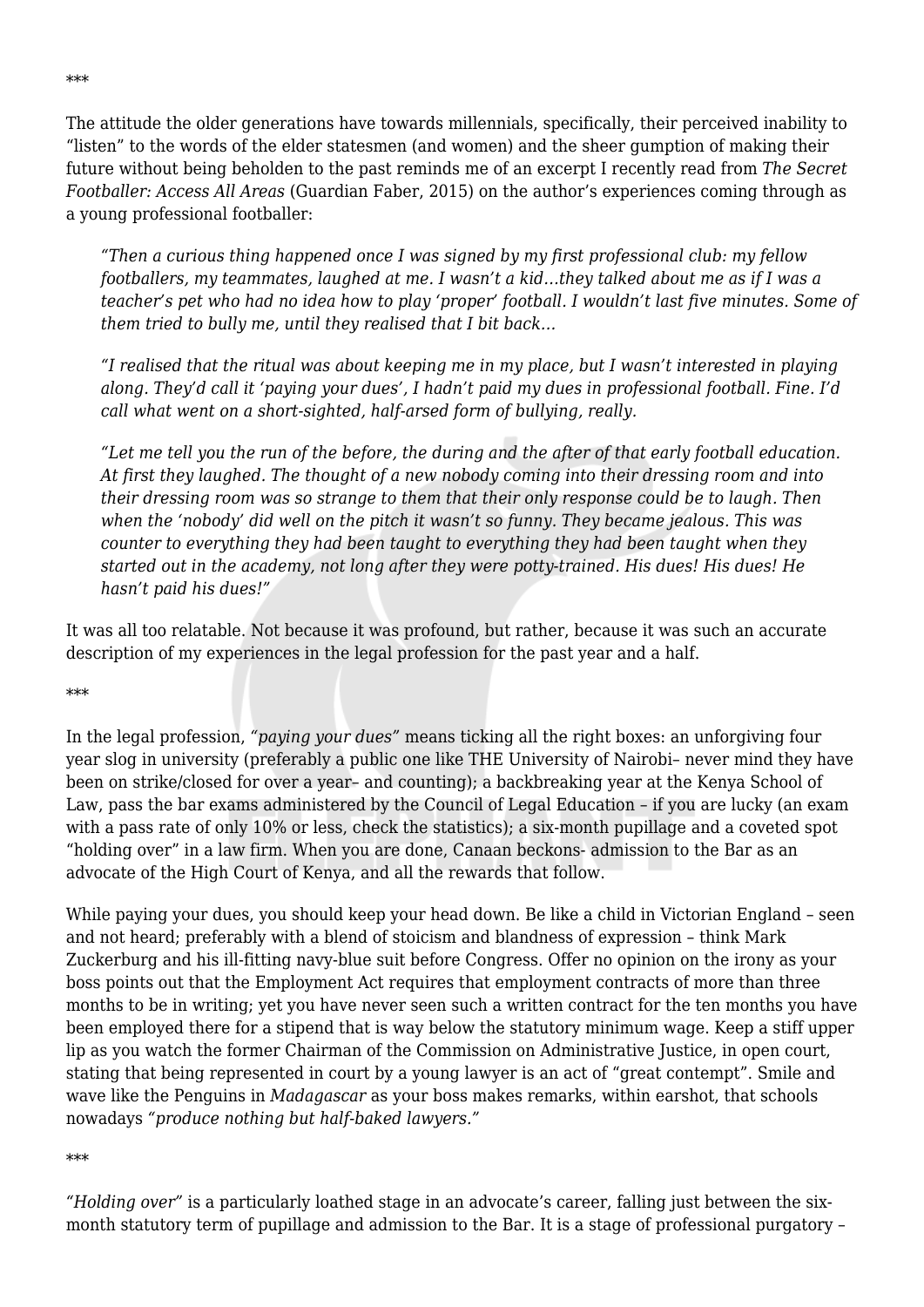you are not a pupil but you are not an advocate either. It gets worse if you are in a firm where the carrot of being retained as an associate turns pupillage from what is meant to be a learning experience to a bare-knuckled Hobbesian fight to the death; a nasty, brutish and short period.

Immediately after my six-month pupillage, I was physically, mentally and emotionally exhausted. I politely declined a very generous offer to stay on at the firm and instead took the time off to recuperate. I lived my best life for the next three months: no more waking up at 5 a.m. to battle with the insane Nairobi traffic. A normal day would start at 11 a.m. with a healthy brunch and a dose of Netflix. I was on twitter for most of the day – sharing memes. I experimented with some projects – I started a legal blog that crashed and burned, miserably so on account of low readership. To earn a few coins, I took on research projects for law firms, "consulting" – I called it, to give a sheen of respectability to the work.

My decision brought immeasurable strain in my relationships. My parents were supportive, of course, they were, but I could always see the shake of the head and the silent sigh over the dinner table. The person I was "talking to" at the time could not handle my "lack of ambition." My friends thought I had genuinely lost it. To them, I had committed the cardinal sin of looking a gift horse in the mouth and labelling it a sneaky gift from the Greeks *"So much potential and you are here, throwing it all away."*

How could I turn down such a marvellous opportunity to make a reputation? How was I to get my name out there? Did I want to make it in this profession without paying my dues?

\*\*\*

As recently as 2012, it was actually an offence for an advocate to start their own firm straight after being admitted to the Bar. One had to serve for at least two years under someone who had been in practice for five years, before entertaining the thought of going solo. It was a very invidious piece of gatekeeping backed by legislation – more specifically section 32 of the Advocates' Act; naturally in true Kenyan fashion after the promulgation of the 2010 Constitution, someone went to court to challenge this.

The petitioners in *Okenyo Omwansa George & another v Attorney General & 2 others [2012] eKLR* argued that this particular provision of the law was unconstitutional, as it subjected young advocates to forced labour and servitude. The law compelled a young advocate to work for someone against their will so as to attain an expected level of learning and experience in the legal profession to branch out on their own.

The respondents had a different view, of course. The rules were there for a reason: for the young lawyers' own good. Supervised practice enables young advocates to gain experience under the tutelage of senior advocates, which prepares young advocates to discharge their most noble calling. It is a good idea to protect the public from the impetuousness of youth and their propensity to make mistakes.

The Honourable Mr Justice Majanja agreed with the respondent. He reasoned that the pursuit of a legal career is a voluntary act. Nobody forced anyone to become an advocate, the petitioners fully knew what the statutory requirements were. Furthermore, slaves do not have the luxury of leaving. The best the petitioners could do was to quit whining and suck it up for the two years.

This decision was short-lived. Section 50(2) of the Legal Education Act, 2012 repealed the dreaded section 32 of the Advocates' Act. Free at last, free at last, young advocates were free at last, to practise on their own.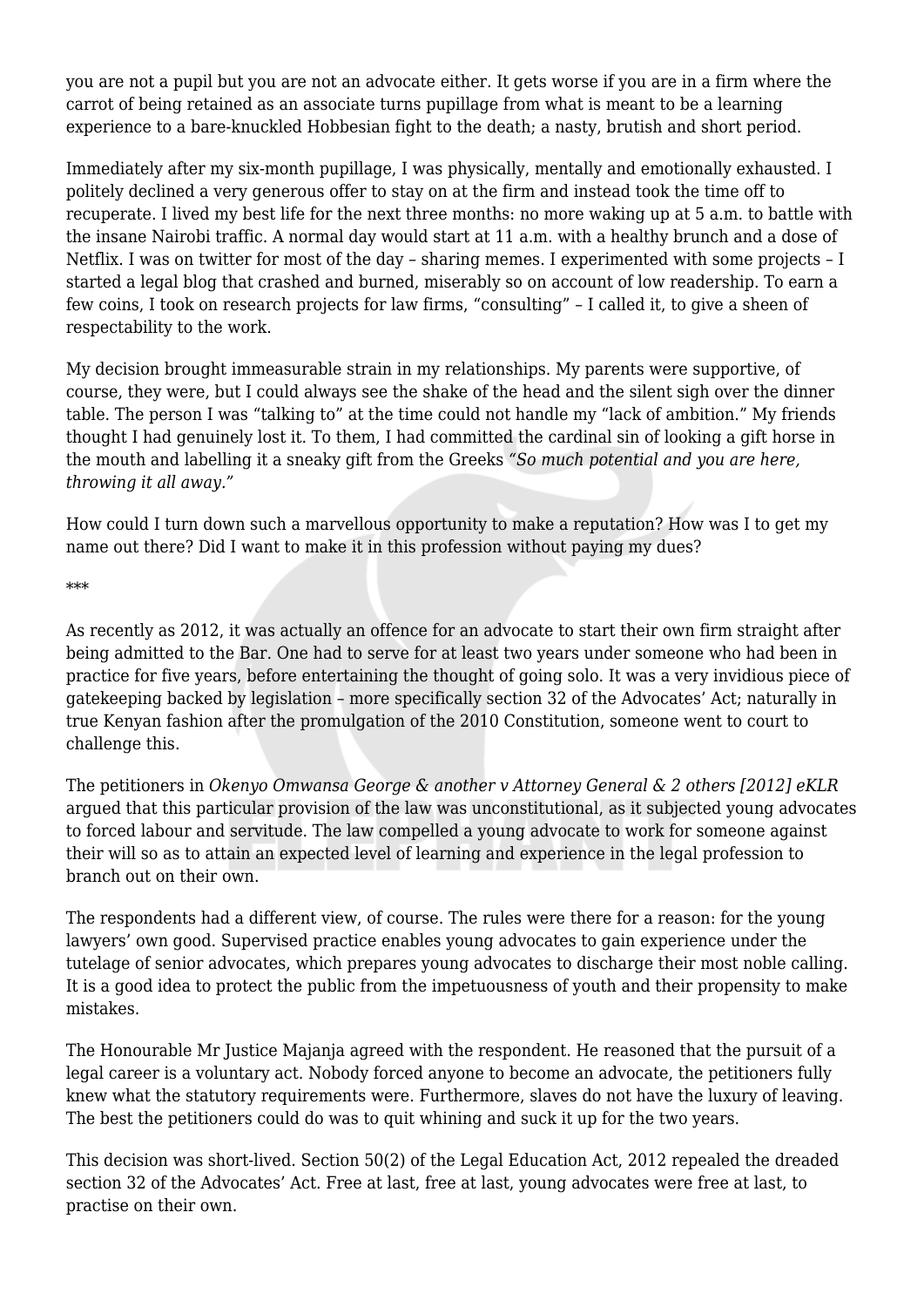After my admission to the Bar in December 2016, the charade was up. I was 26, squatting at my parents' house. The pressure was on to do something more meaningful with my life other than "writing things on the Internet." I was tired of being broke. My rebellious nature ensured that I had burnt most of my bridges. This, coupled with the slight taste of freedom I had recently begun to enjoy, meant I was, for all intents and purposes, unemployable in conventional legal practice. Thankfully, the law allowed me to start practising law in the way I thought fit and in the words of the modern-day philosopher, Russell Westbrook III, I asked myself, "Why not?"

I realised that this was an undertaking I could not possibly accomplish by myself. I partnered with a friend (also 26) from university and law school, who was equally "directionless" according to his grandparents. We cobbled together a few resources and started drafting plans. In our youthful naiveté, we picked the worst possible time to start a new business. It was July 2017, a month before the General Elections. The way this country is set up, any semblance of economic activity is informally suspended for months before (and especially after) the elections.

*"Let us see how this thing will turn out, then we'll talk,"* was the default Kenyan stock answer we got. In the very rare event we were fortunate to get some work, we did not get paid, because *"Let us see how this thing will turn out, then we'll talk."*

When the skirmishes broke out after the result of the August  $8<sup>th</sup>$  election, I was mightily relieved that I would not have to go to our threadbare office – it was literally four walls and a room. I live near Kawangware and I was marooned in the house, in fear (but relieved) as the police brutally cracked down on non-existent protests. Even if I ventured out, there was absolutely no work to be done. When the Supreme Court nullified the results of the August  $8<sup>th</sup>$  election and ordered a fresh election, my partner and I took it on our glass chins, because the cycle of *"Let us see how this thing will turn out, then we'll talk"* had just begun. Again.

## \*\*\*

An outcome of the August  $8<sup>th</sup>$  election was the deluge of election petitions that were filed. My partner was politically savvy and had made friends with clients at the firm where he had undertaken his pupillage. One of them was a losing aspirant who wanted us to file his election petition. We could smell the big time.

The politician was none too pleased with our quotation. In a heated exchange with my partner, he made a huge meal of the fact that he did not go with "experience" but rather with young hungry advocates. *"You charge way too much for people just starting out. Give me a rate that reflects your 'experience'. Otherwise, you're just being too greedy, asking for too much, too soon."*

We refused his offer. He never filed his petition and poof! The big time vanished.

We learnt an important lesson along the way, reinforced by many futile attempts at bidding for work, identifying the dog whistles.

"*Experience". "Solidity."*

*"People who have done this for years."*

*"People who know what they are doing, not those who will learn on the job."*

Another experience my partner had was with one of his grandfather's friends from the village.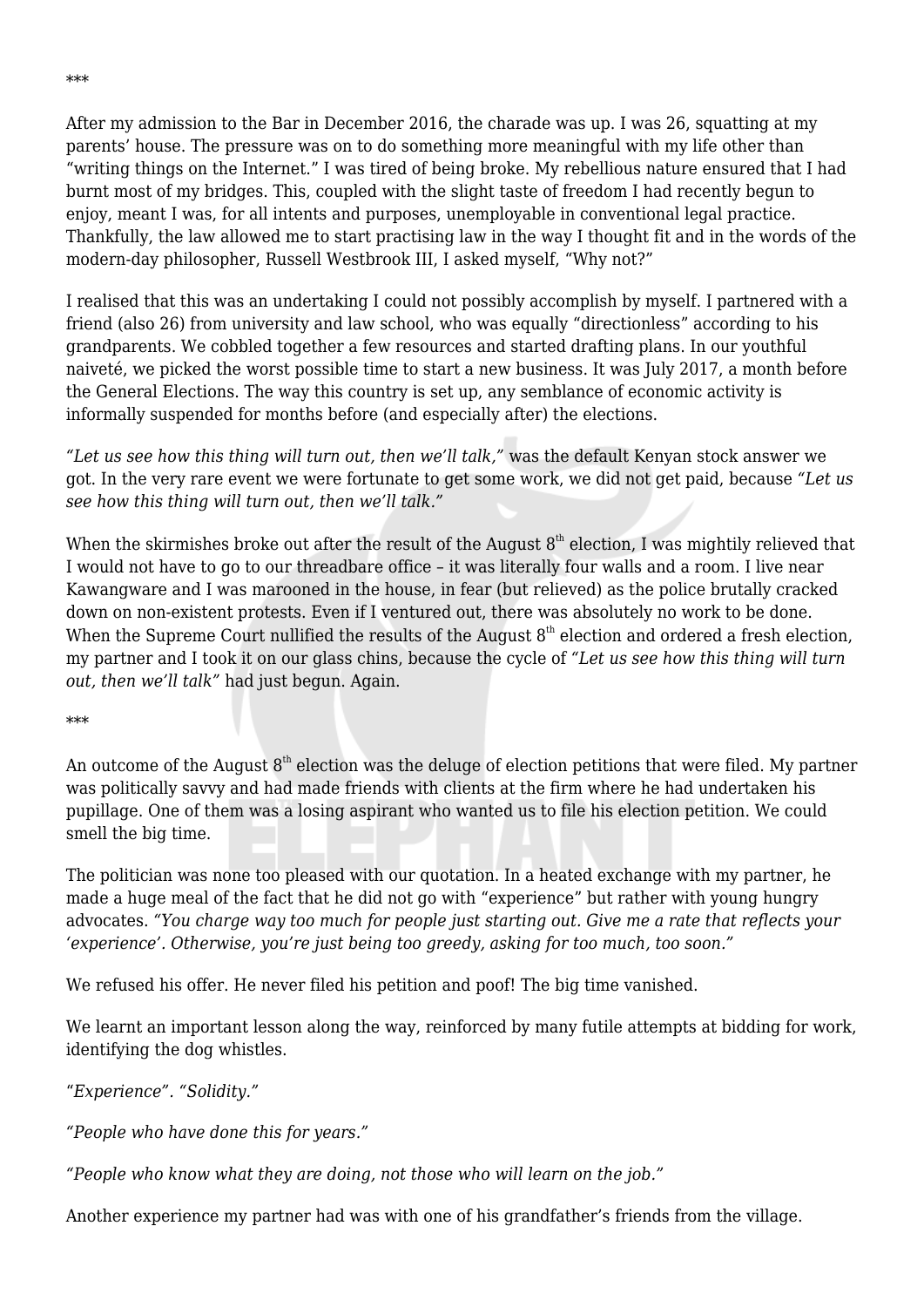People generally do not take advice, especially legal advice, from people younger than their lastborn children.

*"Young man, I saw when your mother was changing your diapers. We held a harambee for you to study law, and YOU are here telling ME that I have to subdivide my land to MY DAUGHTER! YOUNG PEOPLE OF NOWADAYS, NO RESPECT FOR CULTURE! I WILL TAKE THIS UP WITH YOUR GRANDFATHER!"*

That is not as funny as clients who openly question your age or your looks.

*"I would prefer if you tried to at least grow a beard. It would give the impression that you are not 17."*

\*\*\*

I recently sat down to lunch with a friend making the transition back into legal practice after a stint in academia. I had met her on one of these Law Society of Kenya things where people just love listening to the sound of their own voices, struck a good conversation and a respectful professional friendship. It is not every day I can call a PhD holder and ask her to have lunch. Over a very meh glass of red wine (her words) that was not a Merlot (I learned what a Merlot was not on that day), we shot the breeze and talked shop, from the Miguna saga to what the Lands Ministry was doing with e-conveyancing.

*"I mean, be honest, you older lawyers, don't respect young lawyers, and that's a fact."* I suggested.

She gave me that long withering stare Stringer Bell reserved for his dumb hoodlums in *The Wire*. It did not help that she is bespectacled.

*"First of all…"*

I knew I was going to get it, and by it, I do not mean a Head of State Commendation.

*"I have a legal assistant, who for all intents and purposes, is clueless. Zero initiative. He thinks he knows it all already so he doesn't listen. You young people are too entitled yet you don't want to put in the work. I understand you don't have to go through our experiences, or live a life as hard as we did. I don't expect you to read 100 law reports when kenyalaw.org have it for free, but come on. Basic stuff like punctuality, politeness, work ethic. Some of you make it so incredibly hard to take you seriously."*

*"But…but…the pay,"* I countered.

*"The pay, we could do better with the pay, but the way this Kenyan economy is set up…we all got paid peanuts. Suck it up and get on with it."*

\*\*\*

On the way back from lunch, I was still frothing indignantly about being owned, so I turned to my Instagram. An acquaintance from law school had posted his first draft of an agreement they were working on. On Instagram Stories, with the hashtag *#LawyerLife #RespectTheHustle.* It is really hard to defend millennials when someone pulls this kind of stunt and claims to take their work, their ethical obligations and themselves, seriously.

But the older generation has to understand that this is a new world and the worst thing they can